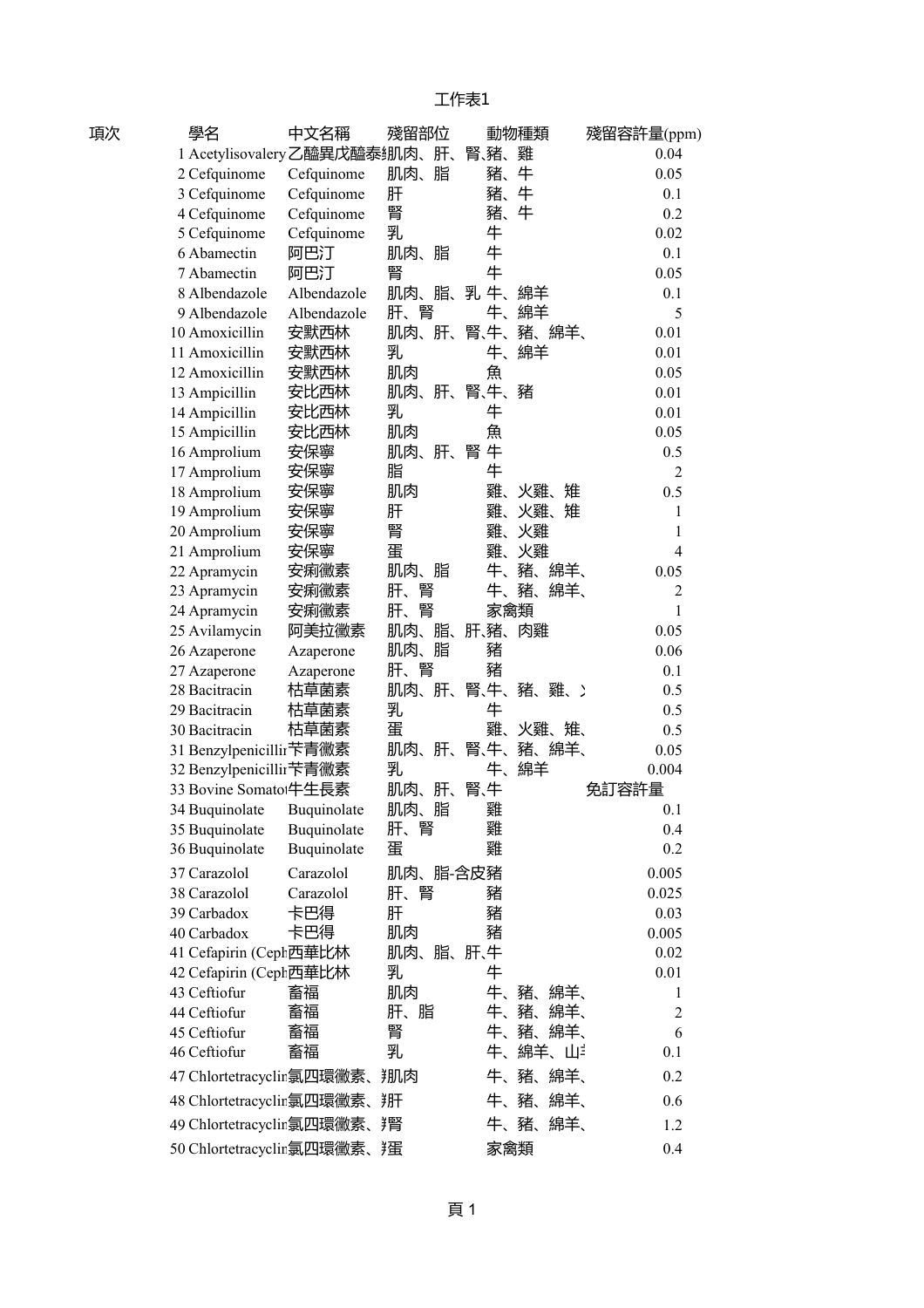| 51 Chlortetracyclin氯四環黴素、                              |                              | 翔              | 牛、<br>綿羊                   | 0.1              |
|--------------------------------------------------------|------------------------------|----------------|----------------------------|------------------|
| 52 Clopidol                                            | 氯覩啶                          | 肌肉             | 牛、<br>綿羊、<br>Ш             | 0.2              |
| 53 Clopidol                                            | 氯覩啶                          | 肝              | 牛、<br>綿羊、<br>Ш             | 1.5              |
| 54 Clopidol                                            | 氯覩啶                          | 腎              | 牛、<br>綿羊、<br>Ш             | 3                |
| 55 Clopidol                                            | 氯覩啶                          | 肌肉、<br>肝、      | 腎、豬                        | 0.2              |
| 56 Clopidol                                            | 氯覩啶                          | 乳              | 牛                          | 0.02             |
| 57 Clopidol                                            | 氯覩啶                          | 肌肉             | 雞、<br>火雞                   | 5                |
| 58 Clopidol                                            | 氯覩啶                          | 肝、腎            | 雞、<br>火雞                   | 15               |
| 59 Closantel                                           | Closantel                    | 肌肉、肝           | 牛                          | 1                |
| 60 Closantel                                           | Closantel                    | 腎、脂            | 牛                          | 3                |
| 61 Closantel                                           | Closantel                    | 肌肉、<br>肝       | 綿羊                         | 1.5              |
| 62 Closantel                                           | Closantel                    | 腎              | 綿羊                         | 5                |
| 63 Closantel                                           | Closantel                    | 脂              | 綿羊                         | $\overline{2}$   |
| 64 Cloxacillin                                         | 氯噁唑西林                        | 肌肉、<br>肝、      | 腎、牛                        | 0.01             |
| 65 Cloxacillin                                         | 氯噁唑西林                        | 乳              | 牛                          | 0.01             |
| 66 Colistin                                            | 可利斯汀                         | 肌肉、<br>肝、      | 脂-家畜類、<br>冢篱               | 0.15             |
| 67 Colistin                                            | 可利斯汀                         | 腎              | 家畜類、<br>家禽                 | 0.2              |
| 68 Colistin                                            | 可利斯汀                         | 蛋              | 家禽類                        | 0.3              |
| 69 Colistin                                            | 可利斯汀                         | 乳              | 家畜類                        | 0.05             |
| 70 Cyfluthrin                                          | Cyfluthrin                   | 肌肉、<br>肝、      | 腎 牛                        | 0.02             |
| 71 Cyfluthrin                                          | Cyfluthrin                   | 脂              | 牛                          | 0.2              |
| 72 Cyfluthrin                                          | Cyfluthrin                   | 乳              | 牛                          | 0.04             |
| 73 Cyhalothrin                                         | Cyhalothrin                  | 肌肉、<br>腎<br>肝、 | 牛、<br>豬、<br>綿羊             | 0.02             |
| 74 Cyhalothrin                                         | Cyhalothrin                  | 脂              | 牛、<br>豬、<br>綿羊             | 0.4              |
| 75 Cyhalothrin                                         | Cyhalothrin                  | 乳              | 牛                          | 0.03             |
| 76 Cyromazine                                          | 賽滅淨                          | 肌肉、<br>肝、      | 腎、綿羊、山羊                    | 0.3              |
| 77 Danofloxacin                                        | Danofloxacin                 | 肌肉             | 雞<br>牛、                    | 0.2              |
| 78 Danofloxacin                                        | Danofloxacin                 | 肌肉             | 豬                          | 0.1              |
| 79 Danofloxacin                                        | Danofloxacin                 | 肝、<br>腎        | 牛、<br>雞                    | 0.4              |
| 80 Danofloxacin                                        | Danofloxacin                 | 肝              | 豬                          | 0.05             |
| 81 Danofloxacin                                        | Danofloxacin                 | 腎              | 豬                          | 0.2              |
| 82 Danofloxacin                                        | Danofloxacin                 | 脂              | 牛、<br>豬、<br>雞              | 0.1              |
| 83 Decoquinate                                         | 滴克奎諾                         | 肌肉             | 牛、<br>雞、<br>山羊             | 1                |
| 84 Decoquinate                                         | 滴克奎諾                         | 肝、<br>腎、<br>脂  | 牛、<br>雞、<br>山羊             | $\overline{2}$   |
| 85 Deltamethrin                                        | Deltamethrin                 | 肌肉             | 牛、<br>綿羊、<br>雞、            | 0.03             |
| 86 Deltamethrin                                        | Deltamethrin                 | 腎<br>肝、        | 綿羊、<br>牛、<br>雞             | 0.05             |
| 87 Deltamethrin                                        | Deltamethrin                 | 脂              | 牛、<br>綿羊、雞<br>牛            | $0.5\,$          |
| 88 Deltamethrin                                        | Deltamethrin<br>Deltamethrin | 乳              |                            | 0.3              |
| 89 Deltamethrin                                        |                              | 蛋              | 雞                          | 0.03             |
| 90 Dexamethasone氟化甲基脫氫,肌肉、<br>91 Dexamethasone氟化甲基脫氫,肝 |                              | 腎、             | 脂 家畜類、<br>家禽<br>家畜類、<br>家禽 | 0.001<br>0.002   |
| 92 Dexamethasone氟化甲基脫氫<br>                             |                              |                | 家畜類                        | 0.0003           |
| 93 Dichlorvos                                          | 氯松                           | 肌肉、<br>肝、      | 腎、牛、綿羊、山ジ                  | 0.05             |
| 94 Dichlorvos                                          | 氯松                           | 肝、<br>肌肉、      | 腎、豬                        | 0.1              |
| 95 Dichlorvos                                          | 氯松                           | 乳              | 羊、<br>綿羊                   | 0.02             |
| 96 Dichlorvos                                          | 氯松                           | 蛋              | 家禽類                        | 0.05             |
| 97 Diclazuril                                          | 戴克拉爾                         | 肌肉             | 綿羊、<br>家禽類、                | 0.5              |
| 98 Diclazuril                                          | 戴克拉爾                         | 肝              | 綿羊、<br>家禽類、                | 3                |
| 99 Diclazuril                                          | 戴克拉爾                         | 腎              | 綿羊、<br>家禽類、                | $\boldsymbol{2}$ |
| 100 Diclazuril                                         | 戴克拉爾                         | 脂              | 綿羊、<br>家禽類、                | $\mathbf{1}$     |
| 101 Dicyclanil                                         | Dicyclanil                   | 肌肉             | 綿羊                         | 0.2              |
| 102 Dicyclanil                                         | Dicyclanil                   | 肝、<br>腎        | 綿羊                         | 0.4              |
|                                                        |                              |                |                            |                  |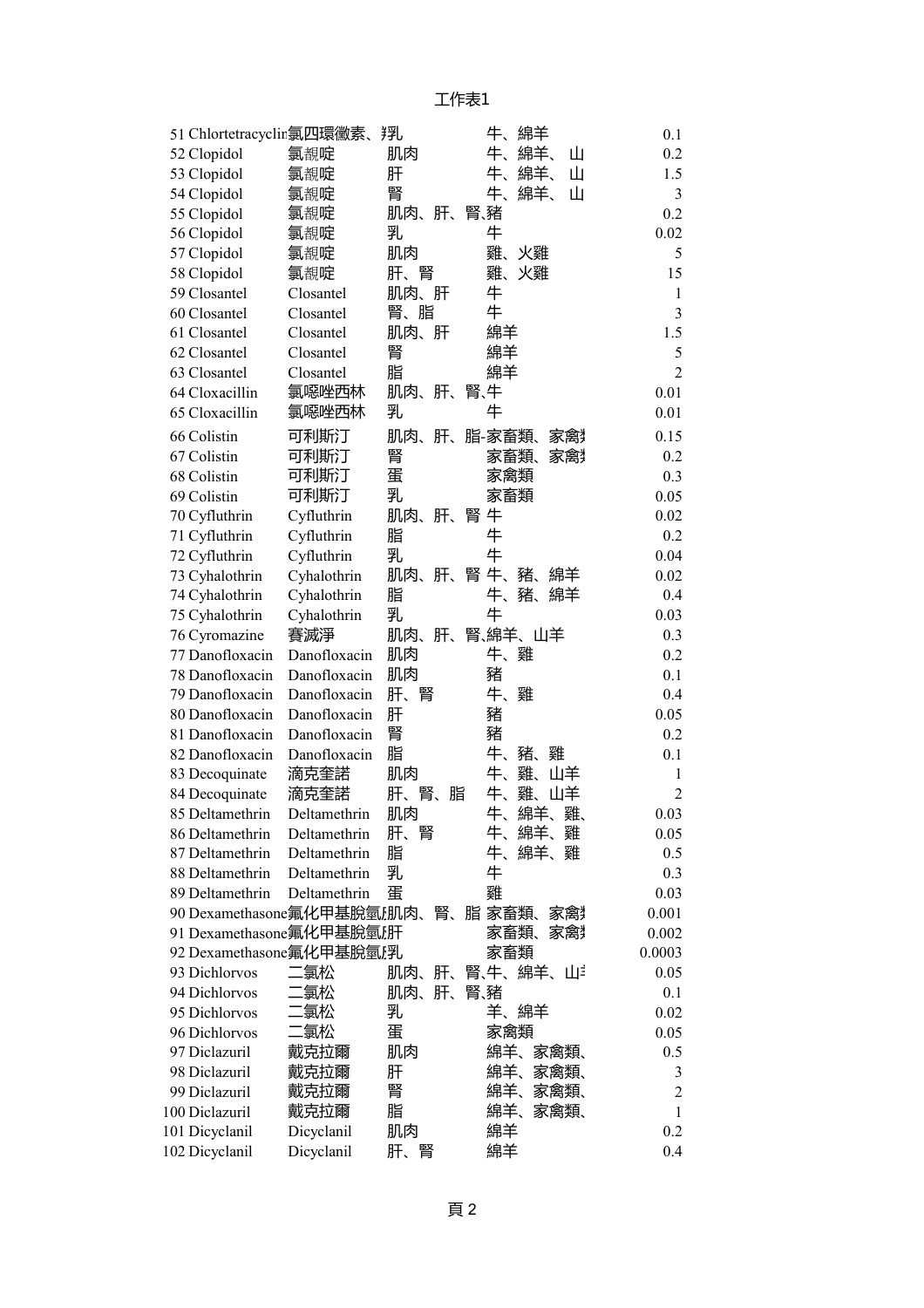| 103 Dicyclanil                 | Dicyclanil   | 脂     |    |     | 綿羊     |     |        |                 | 0.15           |
|--------------------------------|--------------|-------|----|-----|--------|-----|--------|-----------------|----------------|
| 104 Dihydrostreptor雙氫鏈黴素及訊肉、肝、 |              |       |    |     | 脂 牛、豬、 |     | 綿羊     |                 | 0.6            |
| 105 Dihydrostreptor雙氫鏈黴素及貨     |              |       |    |     | 牛、豬、   |     | 綿羊     |                 | 1              |
| 106 Dihydrostreptor 雙氫鏈黴素及鋢し   |              |       |    |     | 牛      |     |        |                 | 0.2            |
| 107 Dimetridazole              | 待美嘧唑         | 肌肉、肝、 |    |     | 腎、猪、   | 家禽類 |        |                 | 0.005          |
| 108 Diminazene                 | Diminazene   | 肌肉    |    |     | 牛      |     |        |                 | 0.5            |
| 109 Diminazene                 | Diminazene   | 肝     |    |     | 牛      |     |        |                 | 12             |
| 110 Diminazene                 | Diminazene   | 腎     |    |     | 牛      |     |        |                 | 6              |
| 111 Diminazene                 | Diminazene   | 乳     |    |     | 牛      |     |        |                 | 0.15           |
| 112 Doramectin                 | 多滅蟲          | 肌肉    |    |     | 牛      |     |        |                 | 0.01           |
| 113 Doramectin                 | 多滅蟲          | 肌肉    |    |     | 豬      |     |        |                 | 0.005          |
| 114 Doramectin                 | 多滅蟲          | 肝     |    |     | 牛、     | 豬   |        |                 | 0.1            |
| 115 Doramectin                 | 多滅蟲          | 腎     |    |     | 牛、     | 豬   |        |                 | 0.03           |
| 116 Doramectin                 | 多滅蟲          | 脂     |    |     | 牛、     | 豬   |        |                 | 0.15           |
| 117 Doxycycline                | 脫氧羥四環黴訓肉     |       |    |     | 魚      |     |        |                 | 0.01           |
| 118 Doxycycline                | 脫氧羥四環黴 肌肉    |       |    |     | 牛、     | 豬、  | 冢篱     |                 | 0.1            |
| 119 Enrofloxacin               | 恩氟奎林羧酸 肌肉、   |       | 脂  |     | 牛、     | 豬、  | 家禽     |                 | 0.1            |
| 120 Enrofloxacin               | 恩氟奎林羧酸 肝     |       |    |     | 牛      |     |        |                 | 0.3            |
| 121 Enrofloxacin               | 恩氟奎林羧酸 肝     |       |    |     | 豬、     | 家禽類 |        |                 | 0.2            |
| 122 Enrofloxacin               | 恩氟奎林羧酸 腎     |       |    |     | 牛      |     |        |                 | 0.2            |
| 123 Enrofloxacin               | 恩氟奎林羧酸 腎     |       |    |     | 豬、     | 家禽類 |        |                 | 0.3            |
| 124 Enrofloxacin               | 恩氟奎林羧酸 乳     |       |    |     | 牛      |     |        |                 | 0.1            |
| 125 Eprinomectin               | Eprinomectin | 肌肉    |    |     | 牛      |     |        |                 | 0.1            |
| 126 Eprinomectin               | Eprinomectin | 肝     |    |     | 牛      |     |        |                 | $\overline{2}$ |
| 127 Eprinomectin               | Eprinomectin | 腎     |    |     | 牛      |     |        |                 | 0.3            |
| 128 Eprinomectin               | Eprinomectin | 脂     |    |     | 牛      |     |        |                 | 0.15           |
| 129 Eprinomectin               | Eprinomectin | 乳     |    |     | 牛      |     |        |                 | 0.02           |
| 130 Erythromycin               | 紅黴素          | 肌肉、   | 肝、 |     | 腎、牛、   | 豬、  | 綿羊     |                 | 0.3            |
| 131 Erythromycin               | 紅黴素          | 乳     |    |     | 牛、     | 綿羊  |        |                 | 0.04           |
| 132 Erythromycin               | 紅黴素          | 蛋     |    |     | 家禽類    |     |        |                 | 0.3            |
| 133 Erythromycin               | 紅黴素          | 肌肉    |    |     | 魚      |     |        |                 | 0.2            |
| 134 Estradiol-17beti雌二醇        |              | 肌肉、   | 肝、 | 腎、牛 |        |     |        | 免訂容許量           |                |
| 135 Estradiol及其配雌二醇            |              | 肌肉    |    |     |        |     |        | 小牡牛、小公40.12 ppb |                |
| 136 Estradiol及其配雌.             | 醇            | 肝     |    |     | 牛      |     |        | $0.24$ ppb      |                |
| 137 Estradiol及其配雌二醇            |              | 腎     |    |     | 牛      |     |        | $0.36$ ppb      |                |
| 138 Estradiol及其配雌二醇            |              | 脂     |    |     | 牛      |     |        | $0.48$ ppb      |                |
| 139 Estradiol及其配雌二醇            |              | 肝、腎、脂 |    |     | 小羊     |     |        | $0.6$ ppb       |                |
| 140 Ethopabate                 | 衣索巴          | 肌肉    |    |     | 雞      |     |        |                 | 0.5            |
| 141 Ethopabate                 | 衣索巴          | 肝、腎   |    |     | 雞      |     |        |                 | 1.5            |
| 142 Febantel、Fenb肥胖得           |              | 肌肉、腎、 |    |     | 脂牛、    | 豬、  | 綿羊     |                 | 0.1            |
| 143 Febantel、Fenb肥胖得           |              | 肝     |    |     | 牛、豬、   |     | 綿羊     |                 | 0.5            |
| 144 Febantel、Fenb肥胖得           |              | 乳     |    |     |        |     | 牛、綿羊、山 |                 | 0.1            |
| 145 Florfenicol                | 氟甲磺氯黴素 肌肉    |       |    |     | 牛、豬    |     |        |                 | 0.3            |
| 146 Florfenicol                | 氟甲磺氯黴素 肝     |       |    |     | 牛      |     |        |                 | 3.7            |
| 147 Florfenicol                | 氟甲磺氯黴素 肌肉-含皮 |       |    |     | 魚      |     |        |                 | 1              |
| 148 Florfenicol                | 氟甲磺氯黴素 肝     |       |    |     | 豬      |     |        |                 | $\overline{2}$ |
| 149 Florfenicol                | 氟甲磺氯黴素       | 腎     |    |     | 豬      |     |        |                 | 0.5            |
| 150 Florfenicol                | 氟甲磺氯黴素 腎     |       |    |     | 雞      |     |        |                 | 0.75           |
| 151 Florfenicol                | 氟甲磺氯黴素 脂-含皮  |       |    |     | 豬      |     |        |                 | 0.5            |
| 152 Florfenicol                | 氟甲磺氯黴素 脂-含皮  |       |    |     | 雞      |     |        |                 | 0.2            |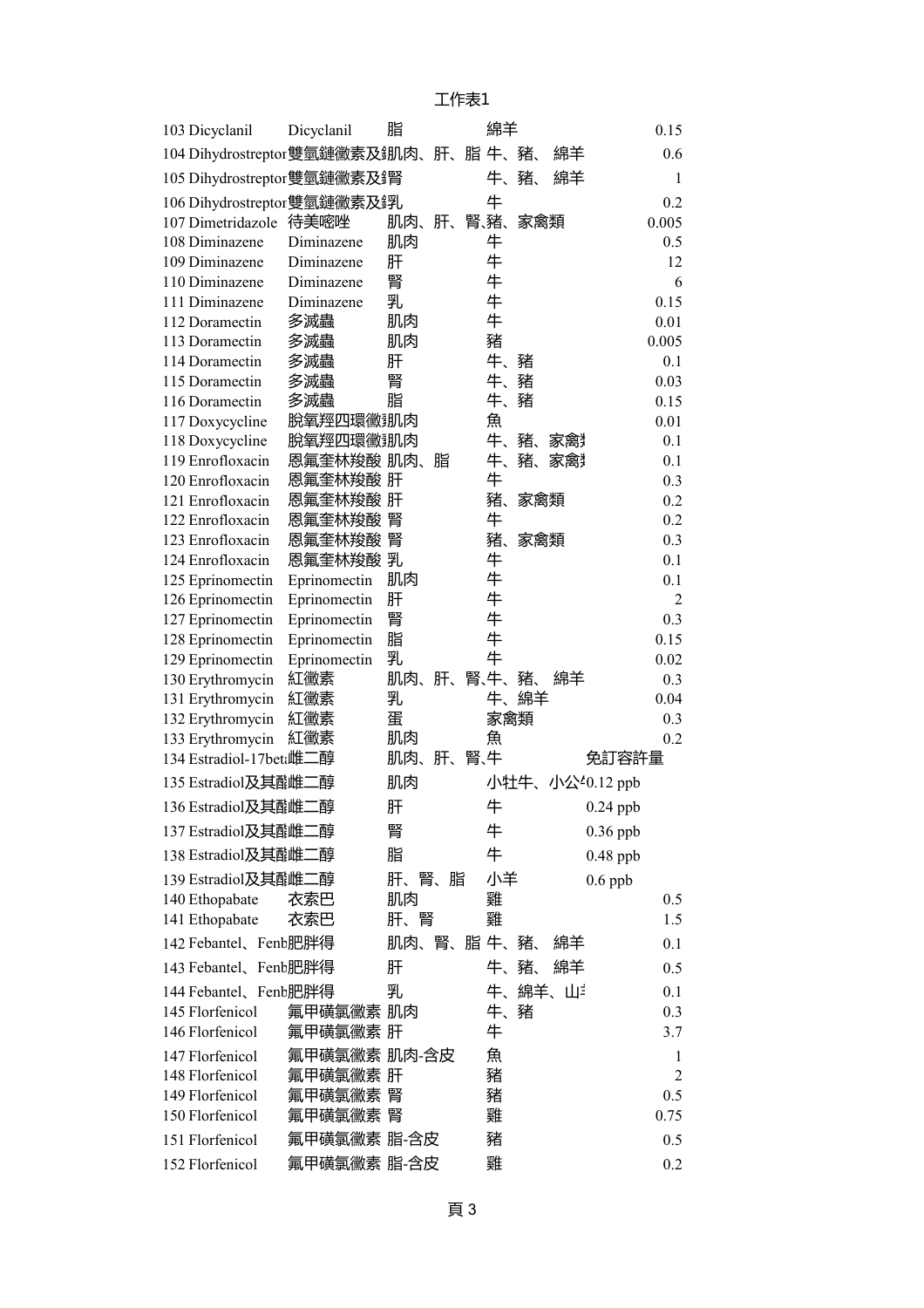| 153 Florfenicol                       | 氟甲磺氯黴素 肌肉  |           | 雞               | 0.1            |
|---------------------------------------|------------|-----------|-----------------|----------------|
| 154 Florfenicol                       | 氟甲磺氯黴素 肝   |           | 雞               | 2.5            |
| 155 Fluazuron                         | Fluazuron  | 肌肉        | 牛               | 0.2            |
| 156 Fluazuron                         | Fluazuron  | 肝、腎       | 牛               | 0.5            |
| 157 Fluazuron                         | Fluazuron  | 脂         | 牛               | 7              |
| 158 Flubendazole                      | 氟苯並嘧唑氨.肌肉、 | 肝         | 豬               | 0.01           |
| 159 Flubendazole                      | 氟苯並嘧唑氨排购   |           | 家禽類             | 0.2            |
| 160 Flubendazole                      | 氟苯並嘧唑氨排    |           | 家禽類             | 0.5            |
| 161 Flubendazole                      | 氟苯並嘧唑氨,蛋   |           | 家禽類             | 0.4            |
| 162 Flumequine                        | 氟滅菌        | 肝<br>肌肉、  | 家畜類、<br>家禽      | 0.5            |
| 163 Flumequine                        | 氟滅菌        | 腎         | 家畜類、<br>家禽      | 3              |
| 164 Flumequine                        | 氟滅菌        | 脂         | 家畜類、<br>家禽      | $\mathbf{1}$   |
| 165 Flumequine                        | 氟滅菌        | 肌肉-含皮     | 魚               | 0.5            |
| 166 Flunixin                          | 氟尼辛        | 肌肉        | 牛               | 0.02           |
| 167 Flunixin                          | 氟尼辛        | 肌肉        | 豬               | 0.05           |
| 168 Flunixin                          | 氟尼辛        | 肝         | 牛               | 0.3            |
| 169 Flunixin                          | 氟尼辛        | 肝         | 豬               | 0.2            |
| 170 Flunixin                          | 氟尼辛        | 腎         | 牛               | 0.1            |
| 171 Flunixin                          | 氟尼辛        | 腎         | 豬               | 0.03           |
| 172 Flunixin                          | 氟尼辛        | 乳         | 牛               | 0.04           |
| 173 Flunixin                          | 氟尼辛        | 脂         | 牛               | 0.03           |
| 174 Flunixin                          | 氟尼辛        | 脂-含皮      | 豬               | 0.01           |
| 175 Gentamicin                        | 健牠黴素       | 肌肉、脂      | 牛、<br>豬         | 0.1            |
| 176 Gentamicin                        | 健牠黴素       | 肝         | 牛、<br>豬         | $\overline{2}$ |
| 177 Gentamicin                        | 健牠黴素       | 腎         | 牛、<br>豬         | 5              |
| 178 Gentamicin                        | 健牠黴素       | 乳         | 牛               | 0.2            |
| 179 Halofuginone                      | 海樂福精       | 肌肉        | 雞、<br>火雞        | 0.1            |
| 180 Halofuginone                      | 海樂福精       | 肝         | 雞、<br>火雞        | 0.3            |
| 181 Halofuginone                      | 海樂福精       | 脂-含皮      | 雞、<br>火雞        | 0.2            |
| 182 Imidocarb                         | Imidocarb  | 肌肉        | 牛               | 0.3            |
| 183 Imidocarb                         | Imidocarb  | 肝         | 牛               | 2              |
| 184 Imidocarb                         | Imidocarb  | 腎         | 牛               | 1.5            |
| 185 Imidocarb                         | Imidocarb  | 脂、乳       | 牛               | 0.05           |
| 186 Isometamidium Isometamidium 肌肉、脂、 |            |           | 乳牛              | 0.1            |
| 187 Isometamidium Isometamidium 肝     |            |           | 牛               | 0.5            |
| 188 Isometamidium Isometamidium 腎     |            |           | 牛               | 1              |
| 189 Ivermectin                        | 愛滅蟲        | 肝         | 牛               | 0.1            |
| 190 Ivermectin                        | 愛滅蟲        | 脂         | 牛               | 0.04           |
| 191 Ivermectin                        | 愛滅蟲        | 肝         | 豬、<br>綿羊、山      | 0.015          |
| 192 Ivermectin                        | 愛滅蟲        | 腎         | 豬、<br>綿羊、<br>Ш٤ | 0.01           |
| 193 Ivermectin                        | 愛滅蟲        | 乳         | 牛、<br>綿羊、<br>Ш٤ | 0.01           |
| 194 Kanamycin                         | 康黴素        | 肌肉、<br>脂  | 牛、<br>羊、<br>豬、  | 星<br>0.1       |
| 195 Kanamycin                         | 康黴素        | 肝         | 羊、<br>牛、<br>豬、  | ł<br>0.6       |
| 196 Kanamycin                         | 康黴素        | 腎         | 羊、<br>牛、<br>豬、  | 3<br>2.5       |
| 197 Kanamycin                         | 康黴素        | 乳         | 羊<br>牛、         | 0.15           |
| 198 Kitasamycin                       | 北里黴素       | 肌肉、<br>肝、 | 腎、豬、<br>家禽類     | 0.2            |
| 199 Kitasamycin                       | 北里黴素       | 蛋         | 家禽類             | 0.2            |
| 200 Kitasamycin                       | 北里黴素       | 肌肉        | 魚               | 0.05           |
| 201 Lasalocid                         | 拉薩羅        | 肝         | 牛、兔             | 0.7            |
| 202 Lasalocid                         | 拉薩羅        | 脂-含皮      | 雞               | 0.3            |
| 203 Lasalocid                         | 拉薩羅        | 肌肉、肝、     | 腎、綿羊            | 免訂容許量          |
| 204 Lasalocid                         | 拉薩羅        | 肝         | 雞               | 0.1            |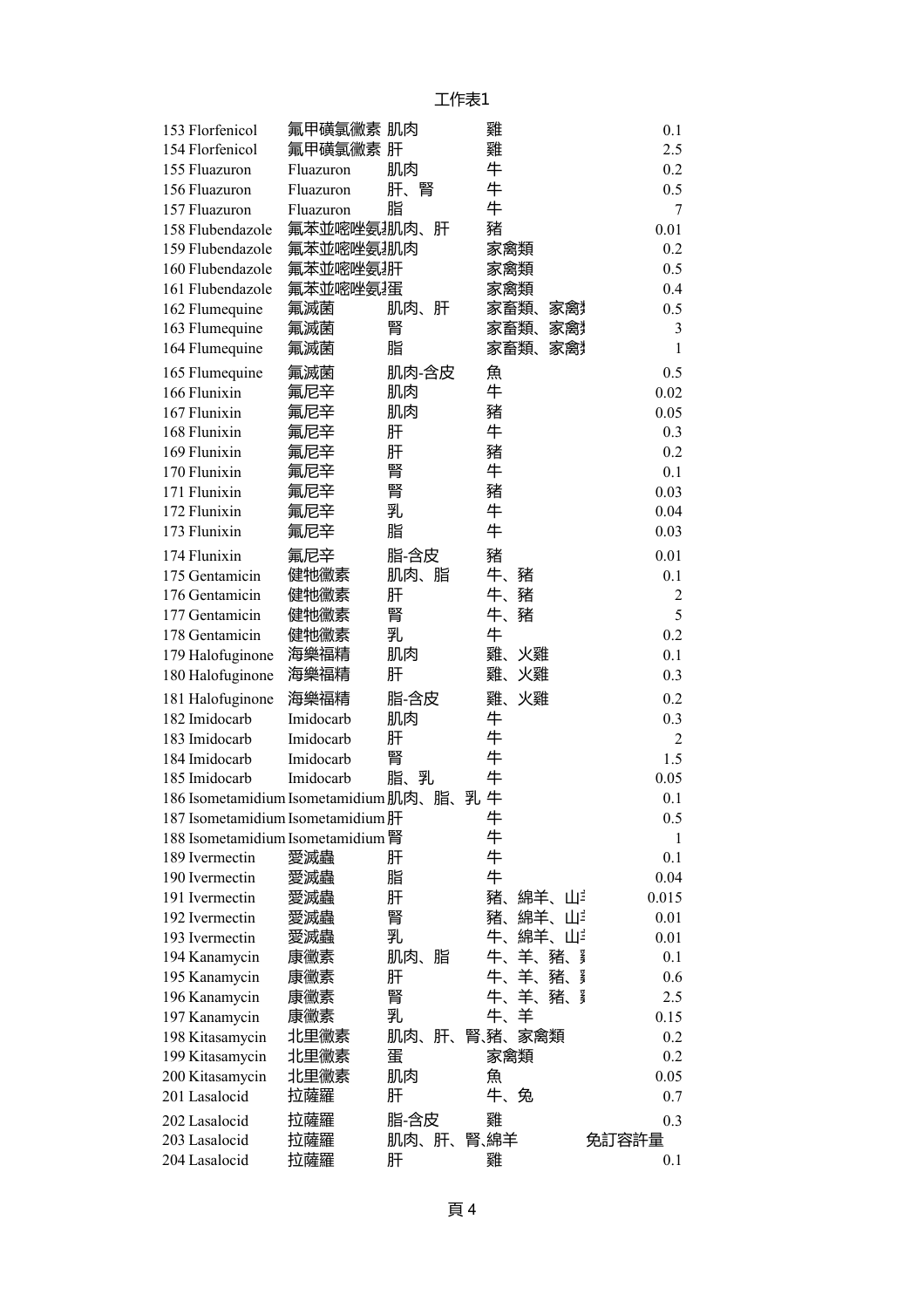| 205 Lasalocid                       | 拉薩羅         | 肌肉        | 雞                  | 0.02           |
|-------------------------------------|-------------|-----------|--------------------|----------------|
| 206 Lasalocid                       | 拉薩羅         | 腎         | 雞                  | 0.05           |
| 207 Levamisole                      | 左美素         | 肌肉、       | 腎、脂牛、<br>豬、<br>綿羊、 | 0.01           |
| 208 Levamisole                      | 左美素         | 肝         | 牛、<br>豬、<br>綿羊、    | 0.1            |
| 209 Lincomycin                      | 林可黴素        | 肌肉、<br>脂  | 牛、<br>豬、<br>綿羊、    | 0.1            |
| 210 Lincomycin                      | 林可黴素        | 肝         | 牛、<br>豬、<br>綿羊、    | 0.5            |
| 211 Lincomycin                      | 林可黴素        | 腎         | 牛、豬、<br>綿羊、        | 1.5            |
| 212 Lincomycin                      | 林可黴素        | 乳         | 牛                  | 0.15           |
| 213 Lincomycin                      | 林可黴素        | 肌肉        | 魚                  | 0.1            |
| 214 Maduramicin ar 馬杜拉黴素            |             | 肌肉        | 家禽類                | 0.24           |
| 215 Maduramicin ar 馬杜拉黴素            |             | 肝         | 家禽類                | 0.72           |
| 216 Maduramicin ar馬杜拉黴素             |             | 脂-含皮      | 家禽類                | 0.48           |
| 217 Mebendazole                     | 苯並嘧唑甲氨排内、肝、 |           | 腎、牛、豬、<br>綿羊       | 0.02           |
| 218 Mebendazole                     | 苯並嘧唑甲氨.乳    |           | 牛、綿羊               | 0.02           |
| 219 Melengestrol acMelengestrol ac肝 |             |           | 牛                  | 0.002          |
| 220 Melengestrol acMelengestrol ac脂 |             |           | 牛                  | 0.005          |
| 221 Metrifonate (見Metrifonate (見    |             |           |                    |                |
|                                     | 孟寧素         |           |                    |                |
| 222 Monensin                        |             | 肝、<br>肌肉、 | 腎、牛、山羊             | 0.05           |
| 223 Monensin                        | 孟寧素         | 乳         | 牛、山羊<br>腎雞、        | 0.01           |
| 224 Monensin                        | 孟寧素         | 肌肉、肝、     | 火雞、                | 鵪免訂容許量         |
| 225 Morantel                        | 摩朗得         | 肌肉、脂      | 牛、豬、綿羊、            | 0.3            |
| 226 Morantel                        | 摩朗得         | 肝、腎       | 牛、<br>綿羊、山         | $\overline{2}$ |
| 227 Morantel                        | 摩朗得         | 肝、腎       | 豬                  | 5              |
| 228 Morantel                        | 摩朗得         | 乳         | 牛、<br>綿羊           | 0.1            |
| 229 Moxidectin                      | Moxidectin  | 肌肉        | 牛、鹿                | 0.02           |
| 230 Moxidectin                      | Moxidectin  | 肌肉        | 綿羊                 | 0.05           |
| 231 Moxidectin                      | Moxidectin  | 肝         | 牛、綿羊、<br>鹿         | 0.1            |
| 232 Moxidectin                      | Moxidectin  | 腎         | 牛、<br>綿羊、<br>鹿     | 0.05           |
| 233 Moxidectin                      | Moxidectin  | 脂         | 牛、<br>綿羊、鹿         | 0.5            |
| 234 Narasin                         | 那寧素         | 肌肉、肝、     | 腎、牛                | 0.05           |
| 235 Narasin                         | 那寧素         | 肌肉        | 雞                  | 0.6            |
| 236 Narasin                         | 那寧素         | 肝         | 雞                  | 1.8            |
| 237 Narasin                         | 那寧素         | 脂-含皮      | 雞                  | 1.2            |
| 238 Neomycin                        | 新黴素         | 肌肉、脂、     | 乳牛                 | 0.5            |
| 239 Neomycin                        | 新黴素         | 肝         | 牛                  | 15             |
| 240 Neomycin                        | 新黴素         | 腎         | 牛                  | 20             |
| 241 Neomycin                        | 新黴素         | 肌肉、       | 肝、脂豬、<br>綿羊、<br>Ш  | 0.5            |
| 242 Neomycin                        | 新黴素         | 腎         | 綿羊、<br>Ш<br>豬、     | 10             |
| 243 Neomycin                        | 新黴素         | 蛋         | 雞                  | 0.5            |
| 244 Nicarbazin                      | 乃卡巴精        | 肝、<br>肌肉、 | 腎雞                 | 0.2            |
| 245 Novobiocin                      | 諾伯黴素        | 肝、<br>肌肉、 | 腎、牛、雞、<br>火雞       | 1              |
| 246 Novobiocin                      | 諾伯黴素        | 乳         | 牛                  | 0.1            |
| 247 Olaquindox                      | 歐來金得        | 肌肉、<br>肝、 | 腎緒                 | 0.3            |
| 248 Oleandomycin                    | 歐黴素         | 肝、<br>肌肉、 | 腎、牛、<br>豬、<br>綿羊   | 0.15           |
| 249 Ormetoprim                      | 歐美德普        | 肌肉、<br>肝、 | 腎、雞、<br>火雞、<br>鴨、  | 0.1            |
| 250 Oxacillin                       | Oxacillin   | 肝、<br>肌肉、 | 腎、牛、<br>綿羊<br>豬、   | 0.3            |
| 251 Oxacillin                       | Oxacillin   | 乳         | 牛、<br>綿羊           | 0.03           |
|                                     |             |           |                    |                |
| 252 Oxfendazole (見Oxfendazole (見    |             |           |                    |                |
| 253 Oxolinic acid                   | 歐索林酸        | 肌肉-含皮     | 魚                  | 0.05           |
| 254 Oxolinic acid                   | 歐索林酸        | 肌肉        | 蝦                  | 0.05           |
| 255 Oxolinic acid                   | 歐索林酸        | 肌肉        | 牛、豬、雞              | 0.1            |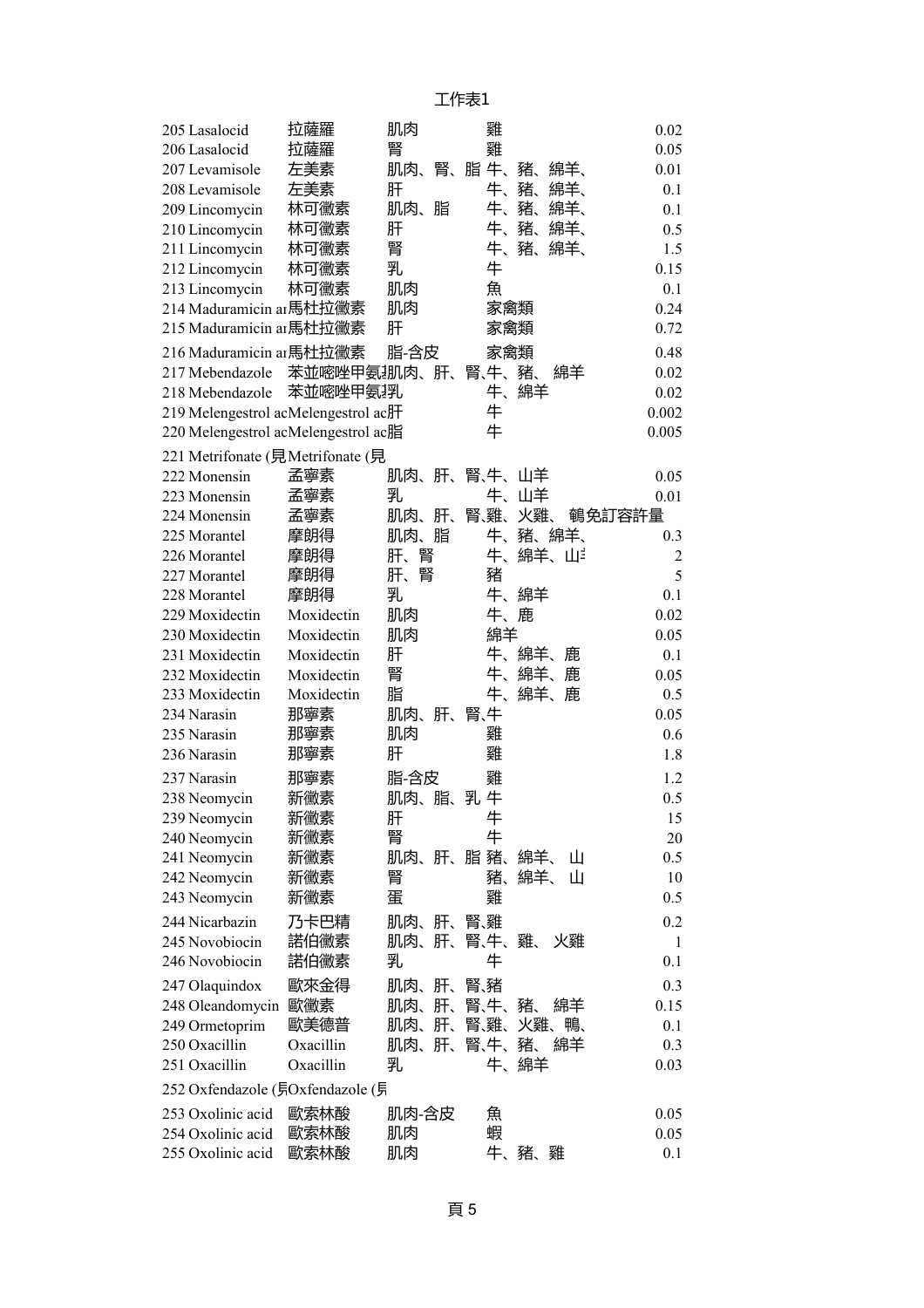| 256 Oxolinic acid                             | 歐索林酸         | 肝、<br>腎        |        | 牛、豬、雞   | 0.15           |
|-----------------------------------------------|--------------|----------------|--------|---------|----------------|
| 257 Oxolinic acid                             | 歐索林酸         | 脂              |        | 牛、豬、雞   | 0.05           |
| 258 Oxolinic acid                             | 歐索林酸         | 蛋              | 雞      |         | 0.05           |
| 259 Oxytetracycline羥四環黴素                      |              |                |        |         |                |
| 260 Penicillin                                | 配尼西林         | 肌肉、肝、          | 腎、牛    |         | 0.05           |
| 261 Penicillin                                | 配尼西林         | 肌肉、<br>肝、      | 腎、火雞   |         | 0.01           |
| 262 Phoxim                                    | Phoxim       | 肌肉、<br>肝、      | 腎 牛、豬、 |         | 綿羊、<br>0.05    |
| 263 Phoxim                                    | Phoxim       | 脂              | 牛、     | 豬、      | 綿羊、<br>0.4     |
| 264 Phoxim                                    | Phoxim       | 乳              | 牛      |         | 10             |
| 265 Piperonyl butoxPiperonyl butox肌肉、肝、腎 牛、豬、 |              |                |        |         | 綿羊<br>0.1      |
| 266 Piperonyl butoxPiperonyl butox肌肉-脂肪基準家禽類  |              |                |        |         | 0.5            |
| 267 Piperonyl butox Piperonyl butox蛋          |              |                |        | 家禽類     | $\mathbf{1}$   |
| 268 Piperonyl butox Piperonyl butox乳          |              |                | 牛      |         | 0.05           |
| 269 Praziquantel Praziquantel                 |              | 肌肉、脂           | 綿羊     |         | 0.05           |
| 270 Praziquantel                              | Praziquantel | 肝、腎            | 綿羊     |         | 0.05           |
| 271 Procaine benzyl普羅卡因苄青御J肉、肝、               |              |                |        | 腎牛、豬、雞  | 0.05           |
| 272 Procaine benzyl普羅卡因苄青俘儿                   |              |                | 牛      |         | 0.004          |
| 273 Procine Somato Procine Somato肌肉、肝、        |              |                | 腎、豬    |         | 免訂容許量          |
| 274 Progesterone                              | 黃體酮          | 肌肉、<br>肝、      | 腎、牛    |         | 免訂容許量          |
| 275 Ractopamine                               | 萊克多巴胺        | 肌肉             | 牛      |         | 0.01           |
| 276 Robenidine hyd 羅苯嘧啶                       |              | 肌肉、肝、          | 腎雞     |         | 0.1            |
| 277 Robenidine hyd 羅苯嘧啶                       |              | 脂-含皮           | 雞      |         | 0.2            |
| 278 Roxarsone (calc洛克沙生 (以砷肌肉                 |              |                | 豬、     | 雞、火雞    | 0.5            |
| 279 Roxarsone (calc洛克沙生 (以研肝、腎                |              |                | 豬、     | 雞、火雞    | $\overline{2}$ |
| 280 Roxarsone (calc洛克沙生 (以码蛋                  |              |                | 雞、     | 火雞      | 0.5            |
| 281 Salinomycin                               | 沙利黴素         | 肌肉、脂           | 牛      |         | 0.05           |
| 282 Salinomycin                               | 沙利黴素         | 肝、腎            | 牛      |         | 0.5            |
| 283 Salinomycin                               | 沙利黴素         | 肌肉、肝、          | 腎、豬    |         | 0.1            |
| 284 Salinomycin                               | 沙利黴素         | 肌肉、脂           |        | 家禽類     | 0.1            |
| 285 Salinomycin                               | 沙利黴素         | 腎<br>肝、        |        | 家禽類     | 0.5            |
| 286 Salinomycin                               | 沙利黴素         | 蛋              |        | 家禽類     | 0.02           |
| 287 Sarafloxacin                              | Sarafloxacin | 肌肉             | 雞、     | 火雞      | 0.01           |
| 288 Sarafloxacin                              | Sarafloxacin | 肝、<br>腎        | 雞、     | 火雞      | 0.08           |
| 289 Sarafloxacin                              | Sarafloxacin | 脂              | 雞      | 火雞      | 0.02           |
| 290 Semduramicin 仙杜拉素                         |              | 肌肉             | 雞      |         | 0.13           |
| 291 Semduramicin 仙杜拉素                         |              | 肝              | 雞      |         | 0.4            |
| 292 Spectinomycin 觀黴素                         |              | 肌肉             | 牛、     | 豬、      | 綿羊、<br>0.5     |
| 293 Spectinomycin 觀黴素                         |              | 肝、脂            | 牛、     | 豬、綿羊、   | $\overline{c}$ |
| 294 Spectinomycin 觀黴素                         |              | 腎              | 牛、     | 豬、      | 綿羊、<br>5       |
| 295 Spectinomycin 觀黴素                         |              | 乳              | 牛      |         | 0.2            |
| 296 Spectinomycin 觀黴素                         |              | 蛋              | 雞      |         | $\mathfrak{2}$ |
| 297 Spiramycin                                | 史黴素          | 肌肉             | 牛、     | 豬、<br>雞 | 0.2            |
| 298 Spiramycin                                | 史黴素          | 肝              | 牛、     | 豬、<br>雞 | 0.6            |
| 299 Spiramycin                                | 史黴素          | 脂              | 牛、     | 豬、<br>雞 | 0.3            |
| 300 Spiramycin                                | 史黴素          | 腎              | 牛、     | 豬       | 0.3            |
| 301 Spiramycin                                | 史黴素          | 腎              | 雞      |         | 0.8            |
| 302 Spiramycin                                | 史黴素          | 乳              | 牛      |         | 0.2            |
| 303 Spiramycin                                | 史黴素          | 肌肉             | 魚、     | 蝦       | 0.2            |
| 304 Streptomycin (5鏈黴素                        |              |                |        |         |                |
| 305 Sulfadimethoxii磺胺二甲氧嘧呱内                   |              |                | 魚、     | 蝦       | 0.1            |
| 306 Sulfadrugs                                | 磺胺劑          | 肌肉、肝、腎、牛、豬、綿羊、 |        |         | 0.1            |
|                                               |              |                |        |         |                |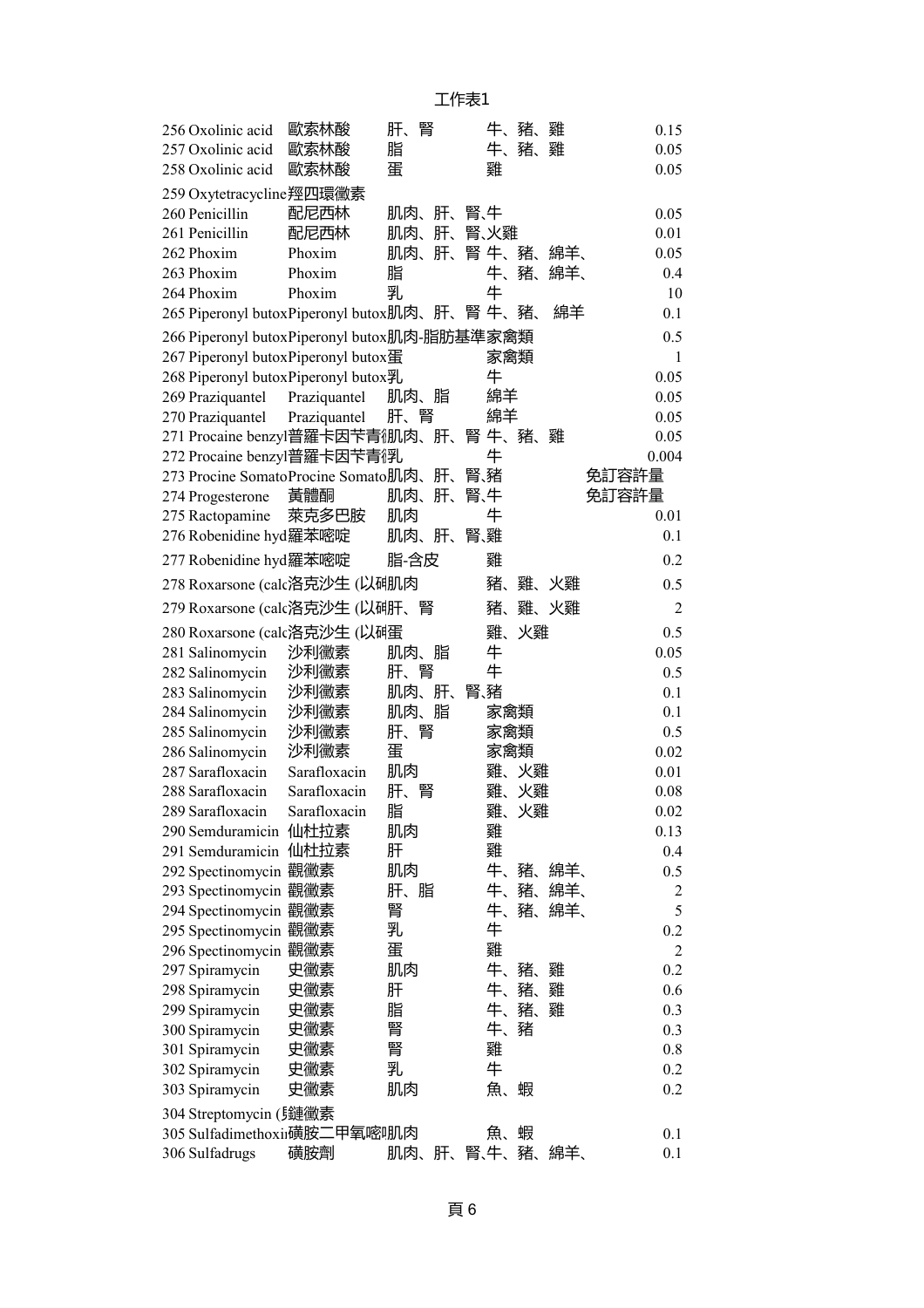| 307 Sulfadrugs                           | 磺胺劑          | 乳     |    |        | 牛、綿羊    | 0.1            |
|------------------------------------------|--------------|-------|----|--------|---------|----------------|
| 308 Sulfamonometh磺胺一甲氧嘧啡瓜肉               |              |       |    | 魚、     | 蝦       | 0.1            |
| 309 Testosterone                         | 睾固酮          | 肌肉、肝、 |    | 腎、牛    |         | 免訂容許量          |
| 310 Testosterone proTestosterone pro肌肉   |              |       |    | 小牡牛    |         | $0.64$ ppb     |
| 311 Testosterone proTestosterone pro     |              |       |    | 小牡牛    |         | $1.3$ ppb      |
| 312 Testosterone proTestosterone pre腎    |              |       |    | 小牡牛    |         | $1.9$ ppb      |
| 313 Testosterone proTestosterone pro脂    |              |       |    | 小牡牛    |         | $2.6$ ppb      |
| 314 Tetracycline (四環黴素                   |              |       |    |        |         |                |
| 315 Thiamphenicol 甲磺氯黴素                  |              | 肌肉    |    |        | 豬、魚、牛、犭 | 0.05           |
| 316 Thiamphenicol 甲磺氯黴素                  |              | 肝     |    | 豬      |         | 0.1            |
| 317 Thiamphenicol 甲磺氯黴素                  |              | 腎     |    | 豬      |         | 0.5            |
| 318 Thiamphenicol 甲磺氯黴素                  |              | 脂     |    | 豬      |         | 0.05           |
| 319 Thiamphenicol 甲磺氯黴素                  |              | 肝     |    | 牛、     | 雞       | 0.05           |
| 320 Thiamphenicol 甲磺氯黴素                  |              | 腎     |    | 牛、     | 雞       | 0.05           |
| 321 Thiamphenicol 甲磺氯黴素                  |              | 脂-含皮  |    | 牛、雞    |         | 0.05           |
| 322 Thiamphenicol 甲磺氯黴素                  |              | 乳     |    | 牛      |         | 0.05           |
| 323 Tiabendazole                         | Tiabendazole | 肌肉、肝、 |    | 腎、牛、豬、 | 山羊      | 0.1            |
| 324 Tiabendazole                         | Tiabendazole | 乳     |    | 牛、     | 綿羊      | 0.1            |
| 325 Tiamulin                             | 泰妙素          | 肌肉、肝、 |    | 腎、豬、   | 家禽類     | 0.1            |
| 326 Tilmicosin                           | Tilmicosin   | 肌肉、脂  |    | 牛、     | 豬、綿羊    | 0.1            |
| 327 Tilmicosin                           | Tilmicosin   | 肝     |    | 牛、     | 綿羊      | $\mathbf{1}$   |
| 328 Tilmicosin                           | Tilmicosin   | 肝     |    | 豬      |         | 1.5            |
| 329 Tilmicosin                           | Tilmicosin   | 腎     |    |        | 牛、綿羊    | 0.3            |
| 330 Tilmicosin                           | Tilmicosin   | 腎     |    | 豬      |         | 1              |
| 331 Tilmicosin                           | Tilmicosin   | 肌肉    |    | 雞      |         | 0.075          |
| 332 Tilmicosin                           | Tilmicosin   | 皮(含脂) |    | 雞      |         | 0.075          |
| 333 Tilmicosin                           | Tilmicosin   | 肝     |    | 雞      |         | 1              |
| 334 Tilmicosin                           | Tilmicosin   | 腎     |    | 雞      |         | 0.25           |
| 335 Trenbolone acetTrenbolone acet肌肉     |              |       |    | 牛      |         | 0.002          |
| 336 Trenbolone acetTrenbolone acet肝      |              |       |    | 牛      |         | 0.01           |
| 337 Trichlorfon                          | 三氯仿          | 肌肉、   | 肝、 | 腎、牛    |         | 0.05           |
| 338 Trichlorfon                          | 三氯仿          | 肌肉    |    | 魚      |         | 0.01           |
| 339 Triclabendazole Triclabendazole肌肉    |              |       |    | 牛      |         | 0.2            |
| 340 Triclabendazole Triclabendazole肝、    |              |       |    | 牛      |         | 0.3            |
| 341 Triclabendazole Triclabendazole脂     |              |       |    | 牛      |         | 0.1            |
| 342 Triclabendazole Triclabendazole肌肉、肝、 |              |       |    | 腎、綿羊   |         | 0.1            |
| 343 Trimethoprim                         | 三甲氧苄氨嘧啡肌肉、   |       | 肝、 | 腎、牛、豬、 | 綿羊、     | 0.05           |
| 344 Trimethoprim                         | 三甲氧苄氨嘧呼孔     |       |    | 牛      |         | 0.05           |
| 345 Tylosin                              | 泰黴素          | 肌肉、肝、 |    | 腎、家畜類、 | 冢篱      | 0.1            |
| 346 Tylosin                              | 泰黴素          | 蛋     |    | 家禽類    |         | 0.3            |
| 347 Tylosin                              | 泰黴素          | 乳     |    | 牛      |         | 0.05           |
| 348 Zeranol                              | Zeranol      | 肌肉    |    | 牛      |         | 0.02           |
| 349 Zeranol                              | Zeranol      | 肝     |    | 牛      |         | 0.01           |
| 350 Zoalene                              | 柔林           | 肌肉    |    | 雞      |         | 3              |
| 351 Zoalene                              | 柔林           | 肝、腎   |    | 雞      |         | 6              |
| 352 Zoalene                              | 柔林           | 脂     |    | 雞      |         | $\overline{2}$ |
| 353 Zoalene                              | 柔林           | 肌肉、   | 肝  | 火雞     |         | 3              |
| 354 Cephalexin                           | 雪華力新         | 肌肉、   | 肝、 | 脂豬、    | 家禽類     | 0.2            |
| 355 Cephalexin                           | 雪華力新         | 腎     |    | 豬、     | 家禽類     | 1              |
| 356 Cloprostenol                         | 氯前列烯醇        | 肌肉、肝、 |    | 腎、牛、   | 豬、<br>馬 | 免訂容許量          |
| 357 Cyromazine                           | 賽滅淨          | 肌肉、   | 肝、 | 腎 雞    |         | 0.1            |
| 358 Cyromazine                           | 賽滅淨          | 脂     |    | 雞      |         | 0.05           |